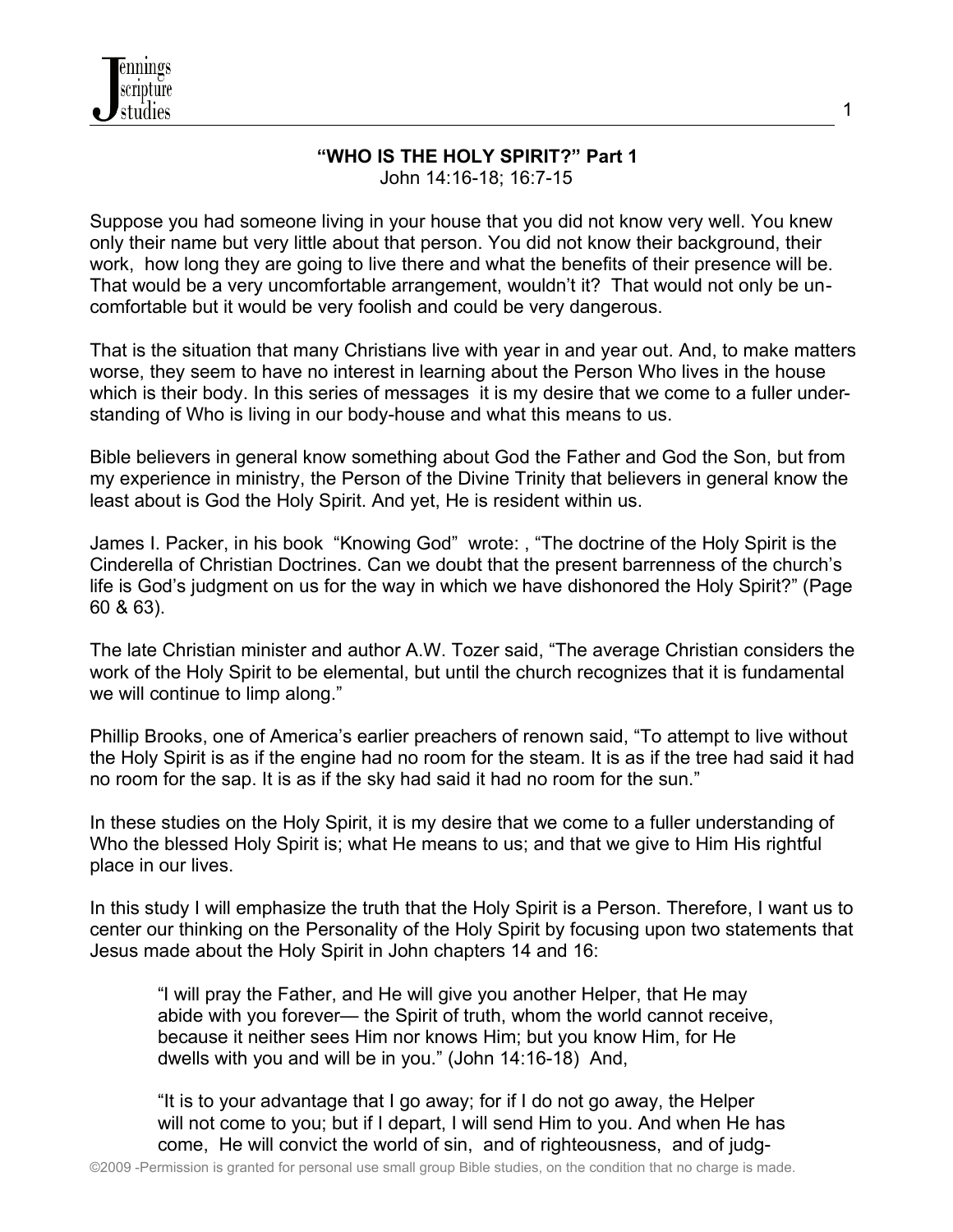ment: of sin, because they do not believe in Me; of righteousness, because I go to My Father and you see Me no more; of judgment, because the ruler of this world is judged. "I still have many things to say to you, but you cannot bear *them* now. However, when He, the Spirit of truth, has come, He will guide you into all truth; for He will not speak on His own *authority,* but what ever He hears He will speak; and He will tell you things to come. He will glorify Me, for He will take of what is Mine and declare *it* to you. All things that the Father has are Mine. Therefore I said that He will take of Mine and declare *it* to you." (John 16:7-15)

In these two passages we see that the Holy Spirit is referred to many times as a Person. However, there is not a little confusion about whether the Holy Spirit is a person, a force or some mysterious power or influence. Therefore, let us consider first:

# **THE CONFUSION ABOUT THE PERSONALITY OF THE HOLY SPIRIT**

 I recognize that oftentimes people are confused about the Personality of the Holy Spirit. It is relatively easy to be confused about something or someone you cannot see. Therefore, some teach that He is simply a magical influence or mystical force. In fact, many of the cults deny the Personality of the Holy Spirit. There are at least two reasons why this is the case:

### *First, Because Of Syntax*.

Syntax has to do with words, phrases and clauses. It is confusing to some when the Spirit is referred to as "Ghost." It is much more difficult to conceive of a spirit as a person, especially since in the old King James Version you have the term "Holy Ghost", and sometimes that gives almost an eerie feeling about the third Person of the Trinity to such an extent that some have questioned or denied His Personal Existence.

*"Spirit"* and "*Ghost"* are renderings of the same Greek. word, "*pneuma*" which means "*spirit"*. The only translation that uses "Holy Ghost" is the old King James. In 1611 *"spirit"* and "*ghost"* were used interchangeably. Not so today.

Another matter that may have contributed the confusion, especially to those who have read the King James Version, is that unfortunately in two places— in Romans 8:16 and in Romans 8:26, the Holy Spirit is referred to as "*itself"* rather than "*Himself*." Other versions and translations all make it "*Himself*." Also, in I Peter 1:11 in the KJV, the Holy Spirit is referred to as *"it*" – *"when it testified."* So, you can see how syntax has caused some confusion about the personality of the Holy Spirit. This is no attack on the KJV – I am simply explaining why some persons are confused about the Personhood of the Holy Spirit.

### *Second, Because Of Symbols.*

There are certain symbols used in the Word of God in relation to the Holy Spirit that are rather impersonal. For example, in John chapter 7 The Holy Spirit is referred to as "*rivers of living water".* The Lord Jesus said, "If anyone is thirsty, let him come to me and drink. Whoever believes in me, as the Scripture has said, streams of living water will flow from within him." By this he meant the Spirit, whom those who believed in him were later to receive. Up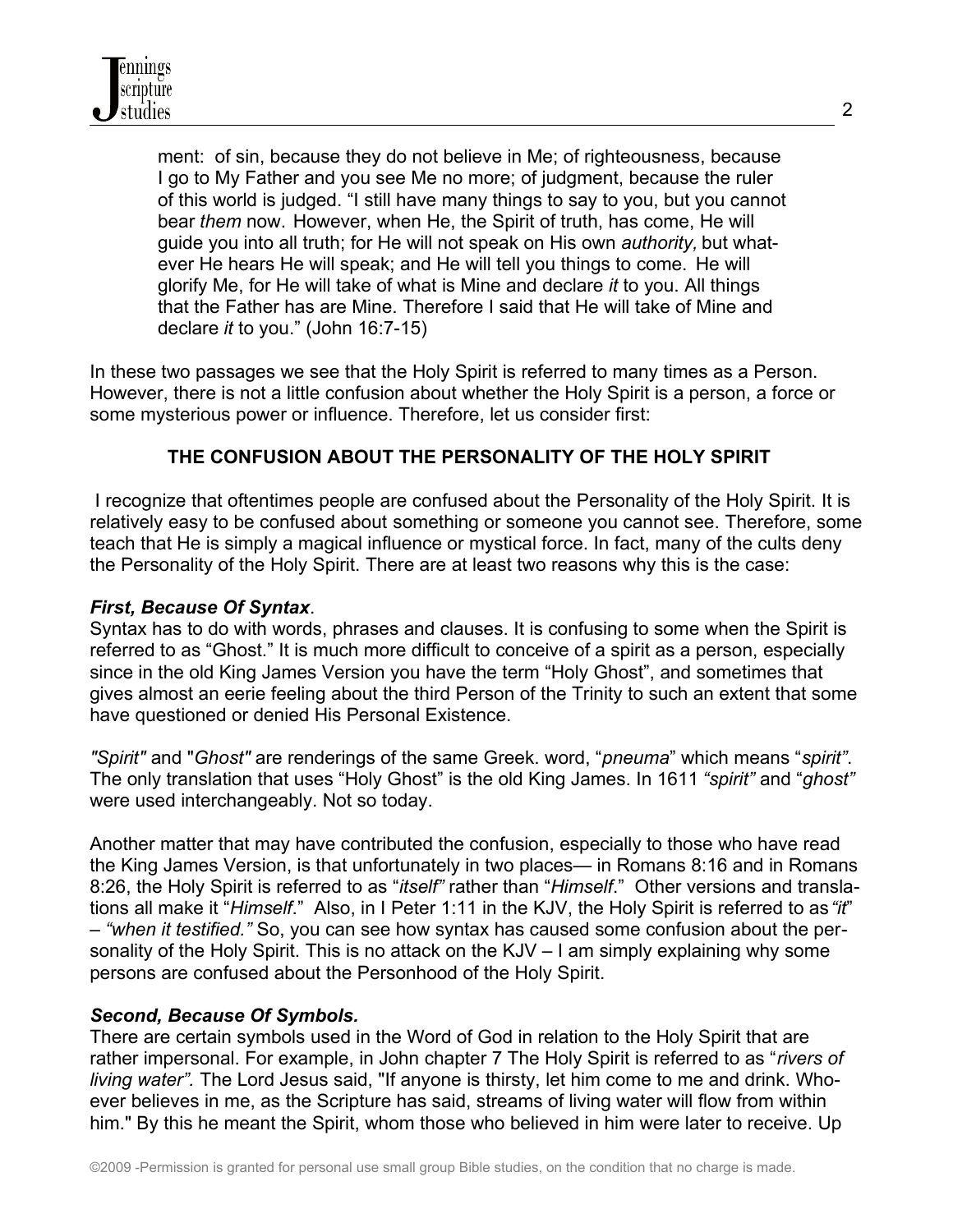to that time the Spirit had not been given." (John 7:37-39) Here He is symbolized as "*water*" — *"rivers of living water."*

Another symbol: at Pentecost the presence of the Holy Spirit is described as "*like fire*", in Acts 2:3. Yet another symbol: In John chapter 3 the Spirit is referred to as "*wind."* Therefore, for many, these symbols have the meaning of impersonality. There are other examples but I think these are sufficient to make the point. For some, syntax and symbols have tended to contribute to confusion about the Personality of the Holy Spirit.

Let us move on now to clarify some misconceptions regarding the personality of the Holy spirit.

# **THE CLARIFICATION OF THE PERSONALITY OF THE HOLY SPIRIT**

The Personality of the Holy Spirit is clarified in the Word of God in several ways:

# **First, By The Use Of Personal Pronouns.**

Personal pronouns are constantly and carefully used in the Bible referencing the Holy Spirit. In John 16:7-8 and 13-15 twelve times personal pronouns are used when referring to the Holy Spirit. John 16 beginning at verse 7 - "Nevertheless I tell you the truth; It is expedient for you that I go away: for if I go not away, the Comforter will not come unto you; but if I depart, I will sent Him unto you. And when He is come, He will reprove the world of sin, and of righteousness, and of judgment..."

Then down in verses 13-15, "Howbeit when He, the Spirit of truth, is come, He will guide you into all truth: for He shall not speak of Himself; but whatsoever He shall hear, that shall He speak: and He will show you things to come. He shall glorify me: for He shall receive of mine, and shall show it unto you. All things that the Father hath are mine: therefore said I, that He shall take of mine, and shall show it unto you."

Twelve times in those verses the Holy Spirit is referred to as "He", "Him" and "Himself". Thus, there should be no question that He is a Person.

# **Second, By Personal Activities.**

To further clarify the personality of the Holy Spirit, consider some of His actions:

- *He Speaks*. John 14:26 "But when the Helper comes, whom I shall send to you from the Father, the Spirit of truth who proceeds from the Father, He will testify of Me." An impersonal influence or power does not testify, does not speak, but the Holy Spirit speaks! In Revelation 2 and 3, Jesus, in writing to the seven churches says, at the conclusion of each letter: "He that has an ear, let him hear what the Spirit says to the churches." Here the Spirit of God speaks to the churches.

- *He Gives Gifts*. In I Corinthians 12, the Holy Spirit is involved in the distribution of spiritual gifts. "For to one is given by the Spirit the word of wisdom; to another the word of knowledge by the same Spirit. To another faith by the same Spirit; to another the gifts of healing by the same Spirit." (vs.8-9)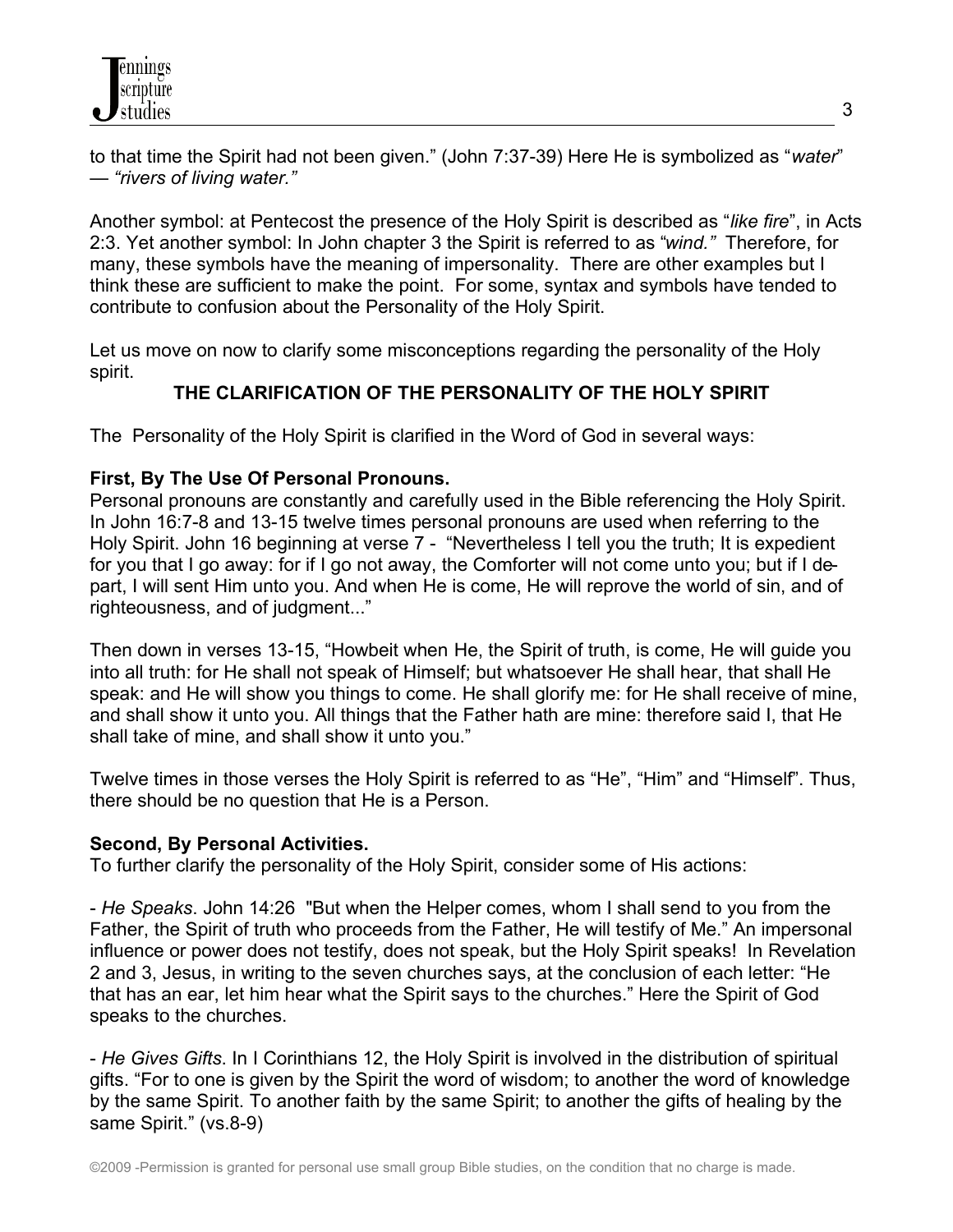

- *He wills*. I Corinthians 12:11, says that He gives these gifts, "as He wills." Notice again, the emphasis upon the personality of the Holy Spirit in that He has a will. - "as He wills."

- *He Prays*. Romans 8:26, indicates that the Holy Spirit makes intercession for believers: "the Spirit also helps our infirmities: for we know not what we should pray for as we ought: but the Spirit Himself makes intercession for us."

All these and other scriptures clarify the personality of the Holy Spirit by emphasizing His personal activities.

# **THE CONFIRMATION OF THE PERSONALITY OF THE HOLY SPIRIT**

We have seen that the Holy Spirit's personhood has been in doubt by some who have had the impression, either because of syntax or symbols, that the Holy Spirit was other than a person. However, such confusion can be cleared up by a careful study of the Scriptures which reveal that He is referred to by the use of personal pronouns and He engages in activities attributable to one possessing personhood.

Further, in order to give definite confirming evidence from Scripture that the Holy Spirit is a Person, the following are two of the many proofs that could be given:

### **His Personhood Is Confirmed By His Divine Associations.**

There are numerous times that we read of the Holy Spirit operating in concert with God the Father and God the Son. Examples:

### - *The Baptismal Formula.*

In Matthew 28 Jesus instructs the disciples to baptize converts "in the Name of the Father, and of the Son, and of the Holy Spirit." (v.19)

### - *The Apostolic Benediction.*

Paul, in concluding this Second Epistle to the Corinthians says, "The grace of our Lord Jesus Christ, and the love of God, and the fellowship of the Holy Spirit, be with you all." (II Corinthians 13:14) Here is Divine association.

### - *The Work of Salvation.*

One of several scriptures that speak of all the members of the trinity being involved in the work of salvation is I Peter 1:2 – ""Elect according to the foreknowledge of God the Father, through sanctification of the Spirit, unto obedience and sprinkling of the blood of Jesus Christ:"

That the Holy Spirit is associated with God the Father and God the Son establishes that He too possesses personhood.

# **His Personhood is Confirmed By Direct Affirmation.**

- *Peter Affirms The Holy Spirit's Personhood*. Peter said to Ananias, "You have not lied to men but to God." (Acts 5:3) One does not lie to an impersonal "thing" or a mere mystical influence.